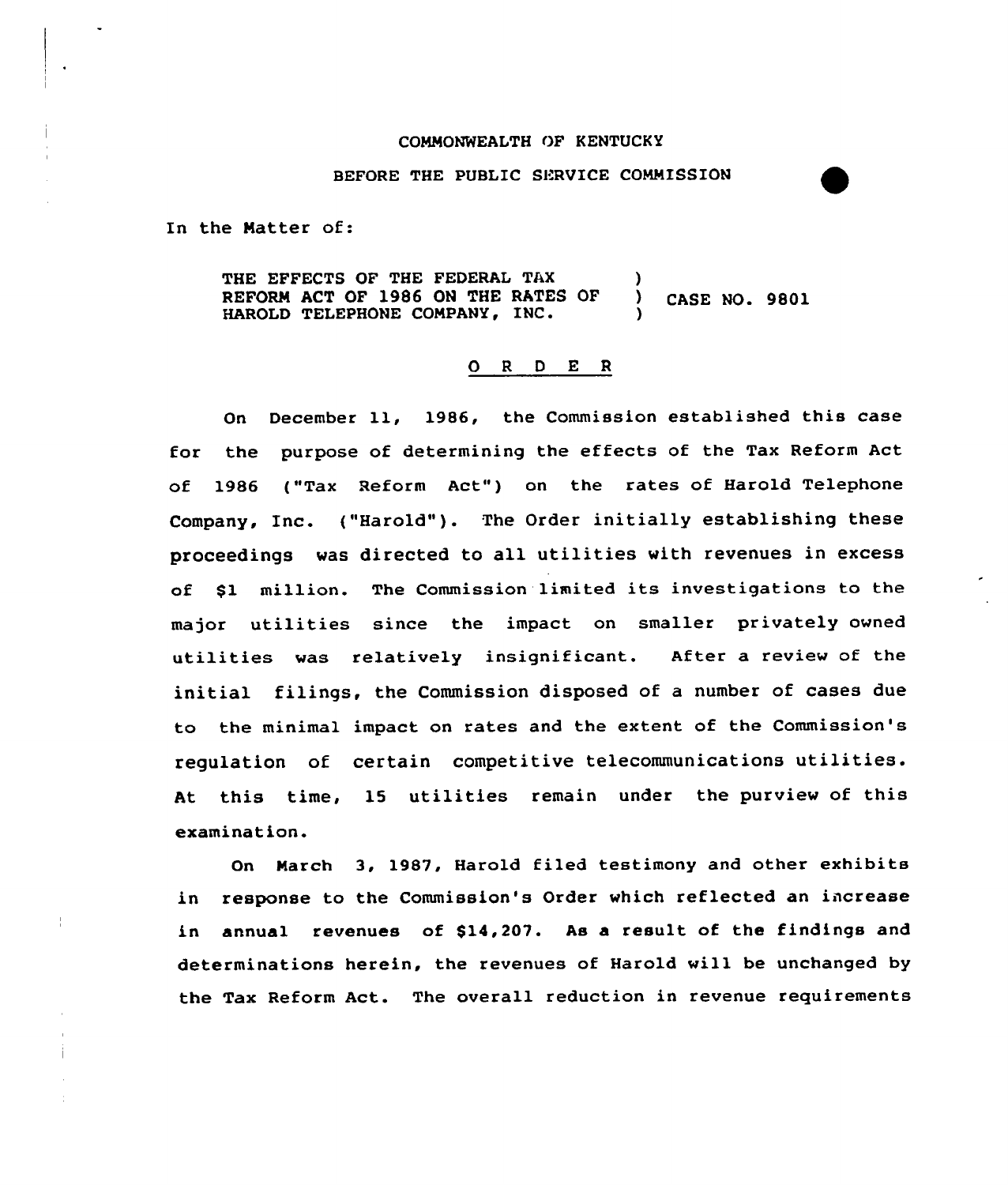for the 15 utilities subject to these proceedings is in excess of \$75 million.

Motions to intervene were filed by the Utility and Rate Intervention Division of the office of the Attorney General {"AG")and Utility Rate Cutters of Kentucky, Inc. {"URC"). All motions to intervene were granted by the Commission.

<sup>A</sup> public hearing was held at the Commission's offices in Frankfort, Kentucky, on Nay 1, 1987.

#### CONNENTARY

In its Order of December ll, 1986, the Commission expressed the opinion that the focus of this proceeding should be reflecting the effects of the Tax Reform Act in rates. Thus, the Commission considered the three primary issues in this matter to be: (1) determining the amount of the revenue change reguired due to the Tax Reform Act; (2) determining the appropriate date of any rate change; and (3) distributing the revenue change among rate schedules.

The Commission required that a 12-month period ending no more than <sup>90</sup> days from December ll, 1986, the date of the Order establishing this case, should be used to determine the effects of the Tax Reform Act. Harold proposed and the Commission has accepted the 12-month period ending December 31, 1986, as the test period for determining the reasonableness of the proposed rates.

#### PROCEDURAL ISSUES

### Single-Issue Approach

Throughout these proceedings, there have been objections to the methodology used by the Commission in determining the reason-

 $-2-$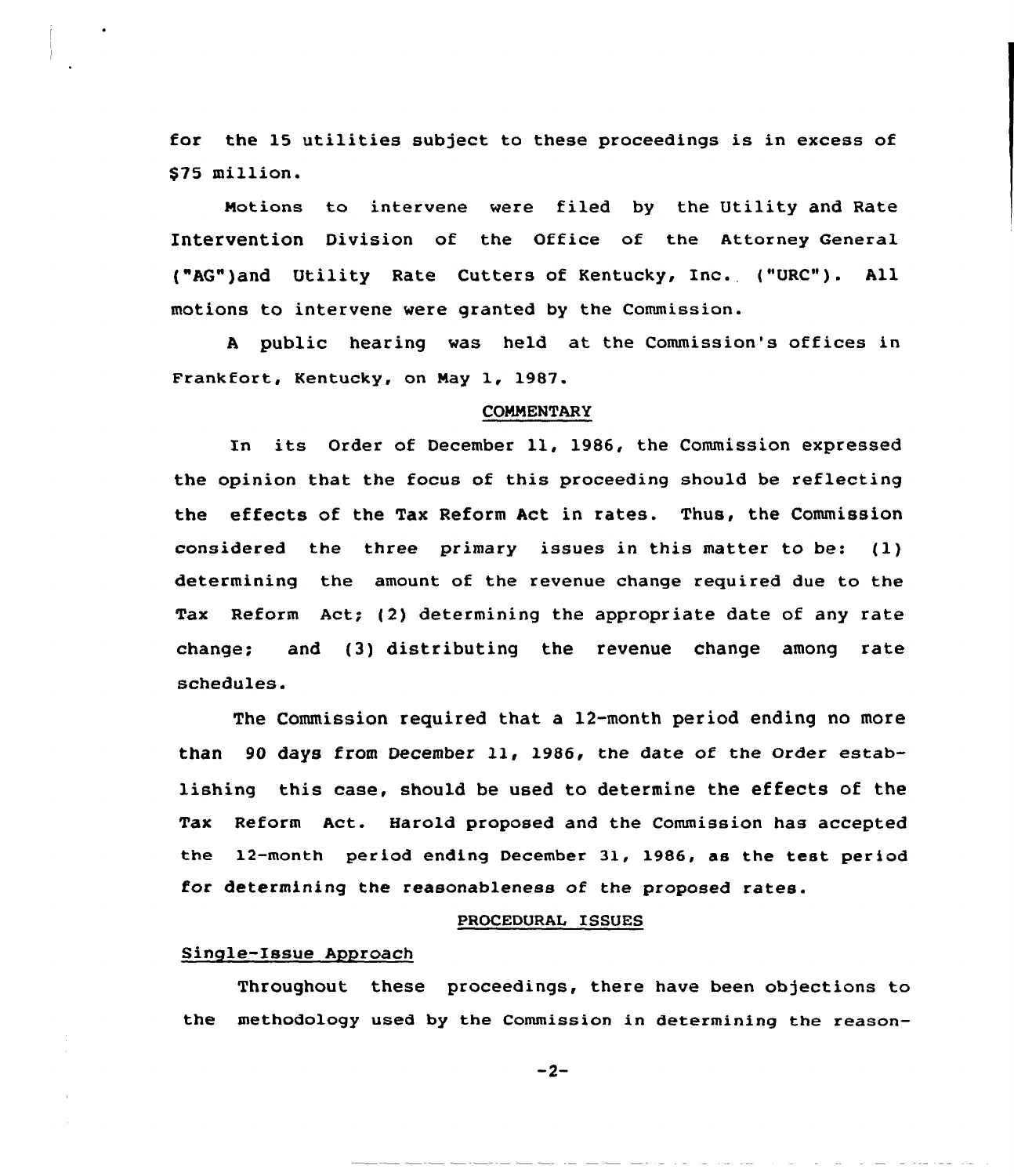ableness of each utility's rates subsequent to the Tax Reform Act. Certain utilities have characterized the Commission's actions as "single-issue" rate-making. Implicit in their objections is the notion that single-issue rate-making is contrary to law.<sup>1</sup>

This notion was rebutted by, among others, Kentucky Utilities Company ("KU"). In his opening argument, in Case No. 9780,  $2$ counsel for KU stated that this proceeding is soundly based. KU recognized that there was good reason to focus the proceeding on the tax changes.<sup>3</sup> In its post-hearing brief, KU further stated its agreement with the Commission's position that retaining the savings resulting from tax reform was not a proper way for KU to improve its earnings and indicated that <sup>a</sup> focused proceeding, expeditiously passing the tax savings to ratepayers, was reasonable as long as KU was permitted to maintain its test-period rate of return.4

Those complaining of single-issue rate adjustments overlook the Commission's long established practice of adjusting rates for fuel cost charges through Fuel Adjustment Clause ("FAC") and Purchased Gas Adjustment Clause ("PGA") proceedings. Each of

 $\mathbf{1}$ Other states have upheld single-issue rate-making proceedings, see for example, Consumers Power Company v. Michigan Public Service Commission, Mich. App., 237 NW 2d 189 (1975).

 $\mathbf{2}$ Case No. 9780, The Effects of the Federal Tax Reform Act of 1986 on the Rates of Kentucky Utilities Company.

<sup>3</sup> Hearing Transcript, Nay 4, 1987, page 9.

<sup>4</sup> Brief for KU, filed Hay 22, 1987, page 4.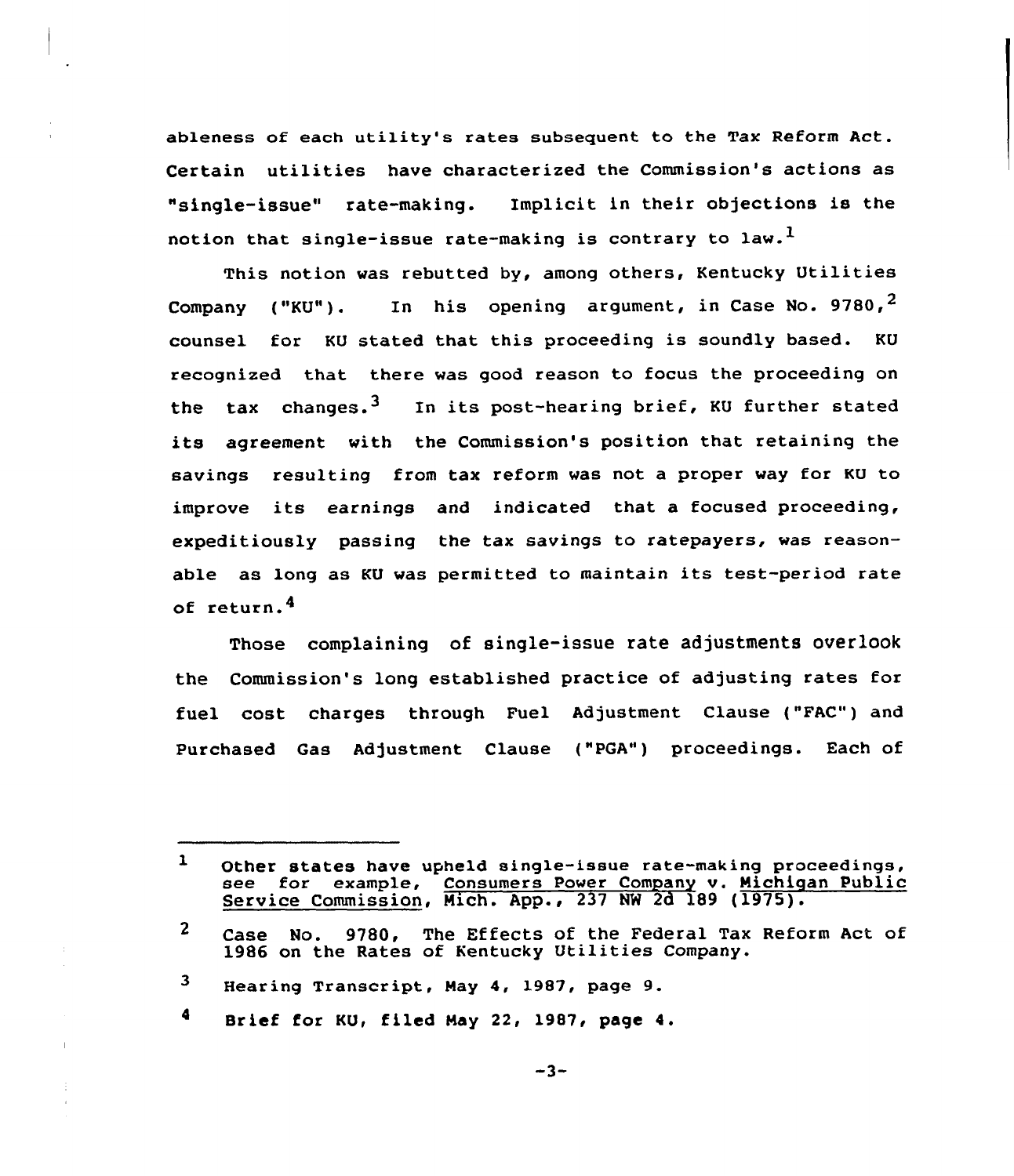these involves setting rates solely on the changes of the cost of coal or natural gas.

Apart from the propriety of single-issue rate-making, however, it must be pointed out that from the outset these cases have never been limited to <sup>a</sup> single issue. The order of December ll, 1986, did indicate that the Tax Reform Act was the focus of these investigations. However, it stated at page 2:

If, aside from the Tax Reform Act, <sup>a</sup> utility feels that its rates are insufficient, it has the discretion by statute to file a full rate case with the Commission. By initiating this case the Commission is in no way prohibiting or restricting any utility from filing a rate case encompassing all rate-making issues in a separate proceeding.

This Order was clarified on January 21, 1987, in Case No. 9799, The Effects of the Federal Tax Reform Act of 1986 on the Rates of Continental Telephone Company ("Continental"). That Order states:

Because of the breadth of this investigation and because of the breadth of this investigation and<br>the number of parties involved, it is necessary to categorize some information into a consistent, welldefined scope. That scope is explained in the December ll, 1986, Order. The information as it relates to the specific changes occasioned by the Tax Reform Act should be filed as the December ll, 1986, Order requires. The expected effects of those changes on rates should be filed as well. Simply because the Commission deems certain information necessary, and deems it necessary to be filed in <sup>a</sup> particular format does not preclude the filing of other information a party believes is pertinent.

For these reasons, the Commission ORDERS that: (1) All parties shall comply with the December ll, 1986, Order;

(2) Any party may file any additional information it deems relevant;

(3) Any party may file alternative proposals for the resolution of this investigation.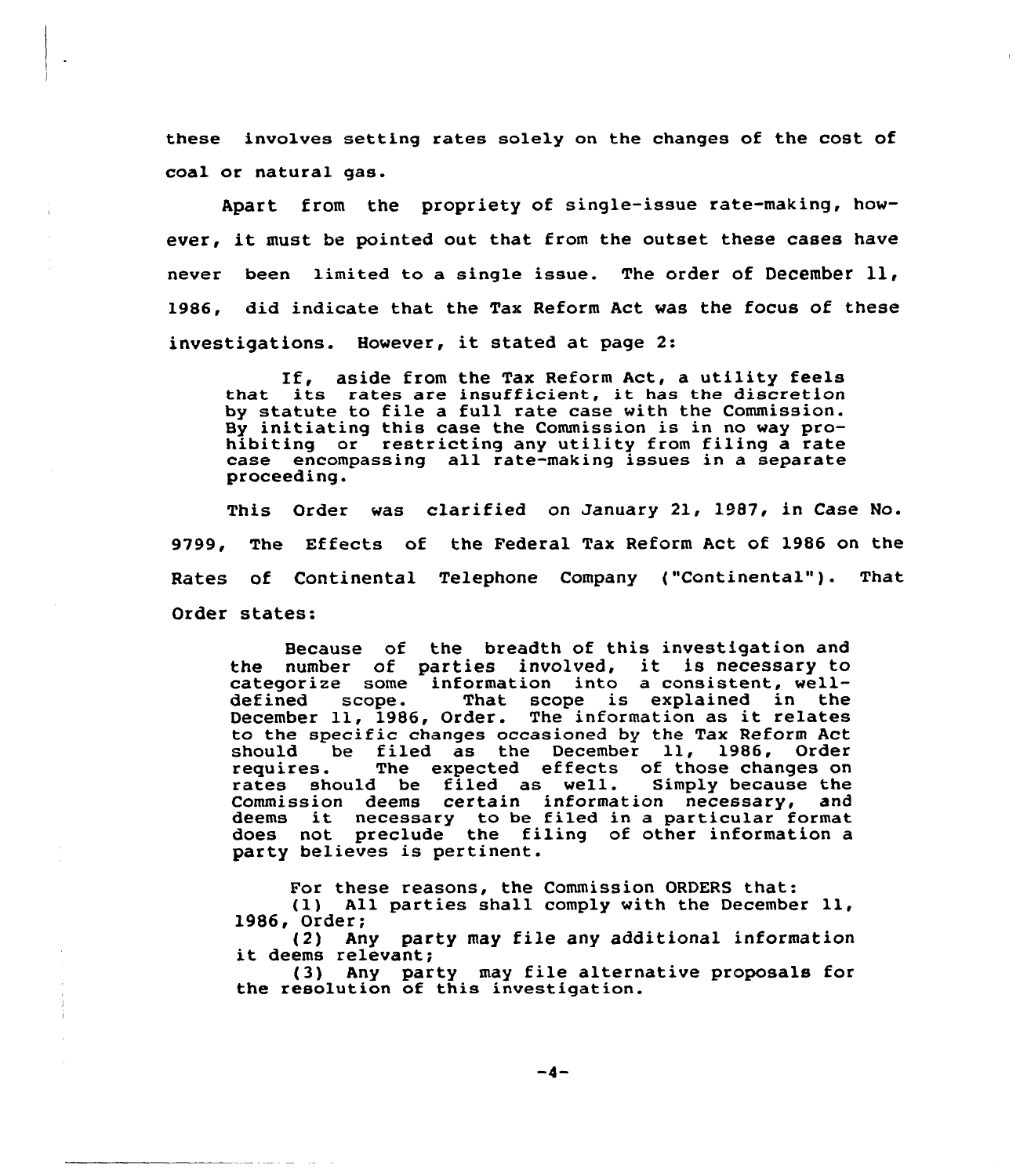Thus, there is not, nor has there been, any limitation on any party filing additional information up to and including an adjustment of all rates. The Commission focused its attention primarily on the Tax Reform Act because of the potentially extraordinary impact of this act on the finances and rates of utilities.

Federal income taxes are in one sense an assessment by the federal government on the utilities for their proportionate share of the federal government's budget. Under accepted regulatory rate-making practices, these federal income taxes are included as part of a utility's expenses that are used to establish rates. Thus, through the rate-making process, the utility can be thought of as a collection agent for federal taxes and a conduit through which federal taxes are transferred from ratepayers to the federal government. Because the Tax Reform Act represents such a historic change in federal tax policy, the Commission determined that it was in the best interests of all concerned--utilities and ratepayers alike--to reflect these tax changes in each company's rates as expeditiously as possible. For that reason, the initial concern was the reduction of the corporate tax rate from 46 percent to 34 percent and other relatively minor adjustments caused by the changes in the Federal Tax Code. As we explained in our December ll, 1986, Order:

First, it would be extremely cumbersome and expensive for the Commission to simultaneously initiate rate cases covering all utilities affected by this Order. Many utilities may not wish to incur the time-consuming<br>and expensive task of preparing a complete rate case at this time. A proceeding that recognizes only the effects of the Tax Reform Act would minimize the time and expense of both the Commission and the utilities.

 $-5-$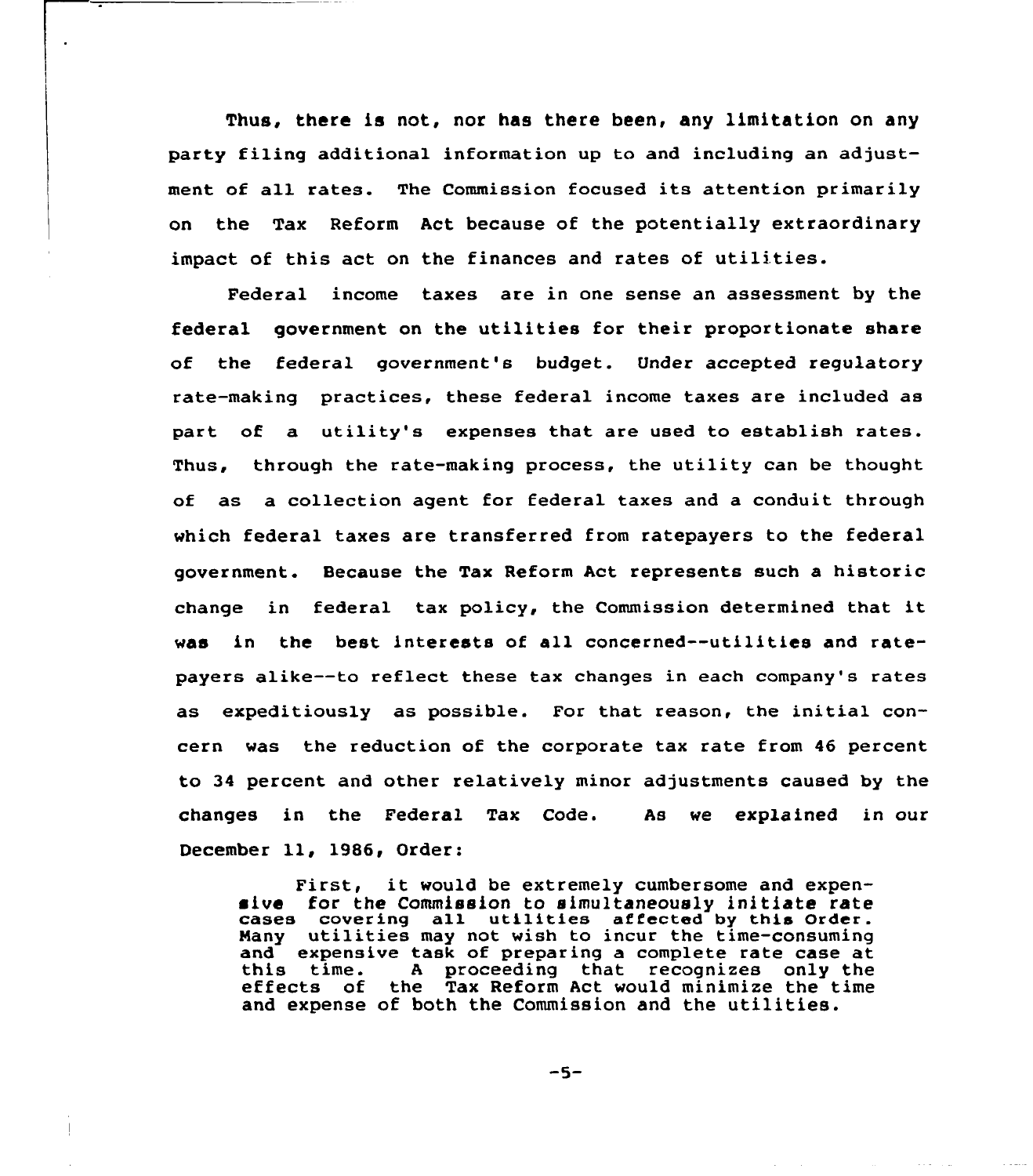Secondly, the Commission does not view retaining<br>the savings that result from tax reform as a proper way the savings that result from tax reform as a proper way for a utility to improve its earnings. Likewise, if the Tax Reform Act should result in major cost increases these costs should be recognized in rates expeditious- $1y...$ 

Finally, by initiating limited cases for every major utility, the expertise of all interested partie can be pooled to assure that all aspects of the Tax Reform Act are fairly reflected in utility rates.

In an effort to fairly reflect only the effects of the Tax Reform Act in the companies' rates, the Commission, to the extent possible, and with the acquiescence of the companies, narrowed the scope of the analysis. All quantifiable aspects of the revenue requirement effects of the Tax Reform Act have been considered, and therefore the rate adjustments ordered herein should have no effect on the utility's earnings.

In summary, the Tax Reform Act is a unique and historic change in tax law that substantially affects the cost of providing utility service. The primary considerations in narrowing the scope of these proceedings were that: {l) the cost change generated by the Tax Reform Act was clearly beyond the control of the utility; {2) the COSt Change generated by the Tax Reform Act affected all major privately owned utilities in a similar manner; {3) the cost change generated by the Tax Reform Act had a major impact on the cost of service of utilities; and, {4) the cost change generated by the Tax Reform Act was effective at a specified date which was scheduled to occur quickly, requiring expeditious action on the part of the Commission.

For all of the reasons previously stated, the procedure used by the Commission is one that is efficient, reflective of sound

 $-6-$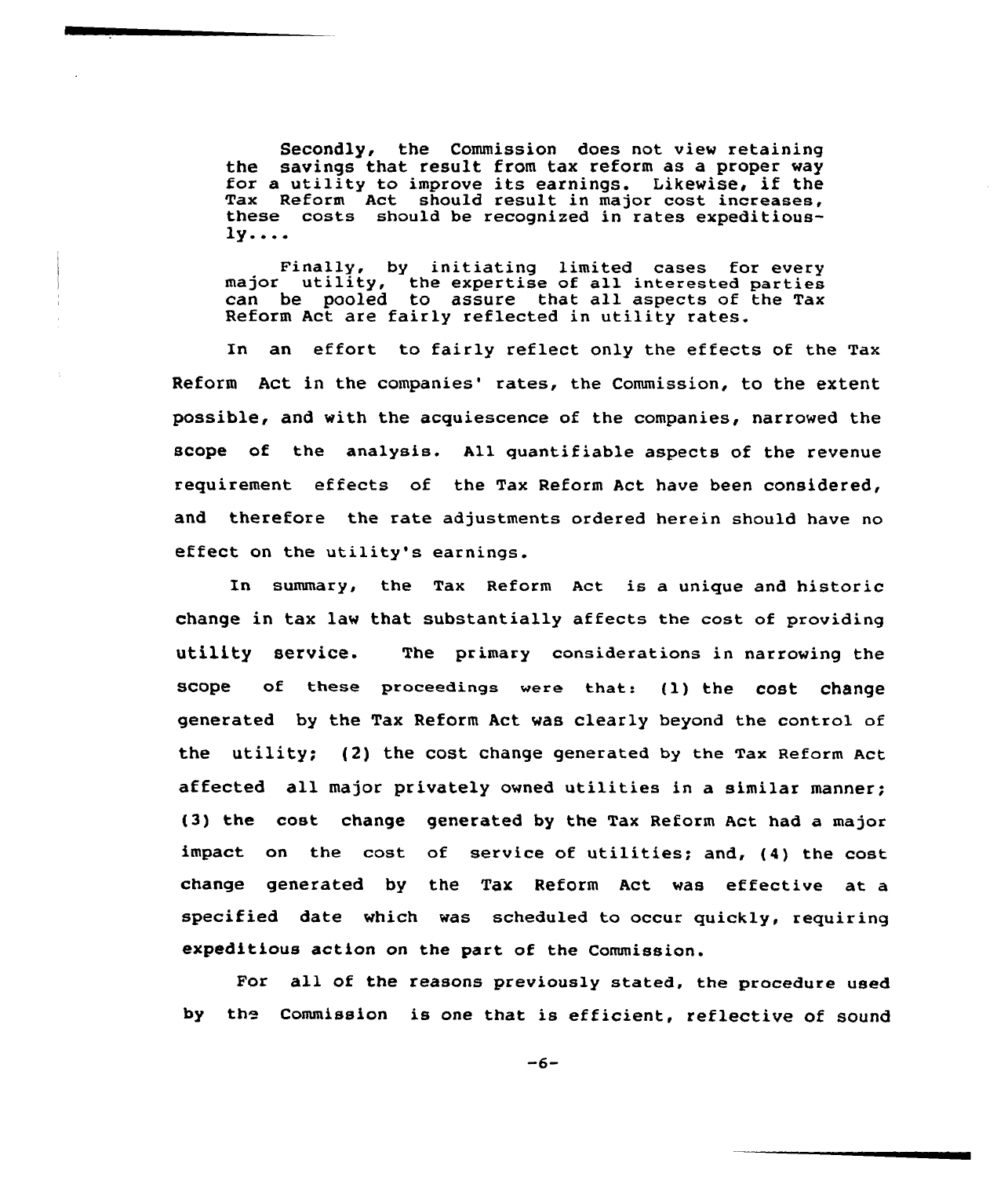requlatory methods, responsive to the substantive and procedural rights of all parties, and consistent with the jurisdiction of the Commission.

# Burden of Proof

 $\frac{1}{2}$  and  $\frac{1}{2}$  and  $\frac{1}{2}$  and  $\frac{1}{2}$ 

Several utilities have suggested that the Commission bears the burden of proving the reasonableness of the rates that have been adjusted to reflect the effects af the Tax Reform Act. Continental, for example, cites KRS 278.430. However, this statute refers to appeals of Commission orders to circuit court. It obviously is not applicable to a proceeding before the Commission itself.

En its Order of December 11, 1986, the Commission on its own motion took the extraardinary step of establishing these investigations in response to the historic Tax Reform Act of 1986. There is no statute assigning a burden of proof in this type of special case. KRS 278.250 is particularly noteworthy. After giving the parties a hearing and carefully reviewing the record, the commission has determined the fair, just, and reasonable rates for each respective utility as prescribed by KRs 278.030. we believe that this procedure is consistent with our statutory responsibilities.

# Retroactive Rates

Another issue that has been raised in these proceedings is the possibility of a retroactive change in rates. We have decided that the reduction in each utility's tax rate and the related adjustments will not be reflected in the utility's rates until July 2, 1987. Those rates will be charged for service rendered on

 $-7-$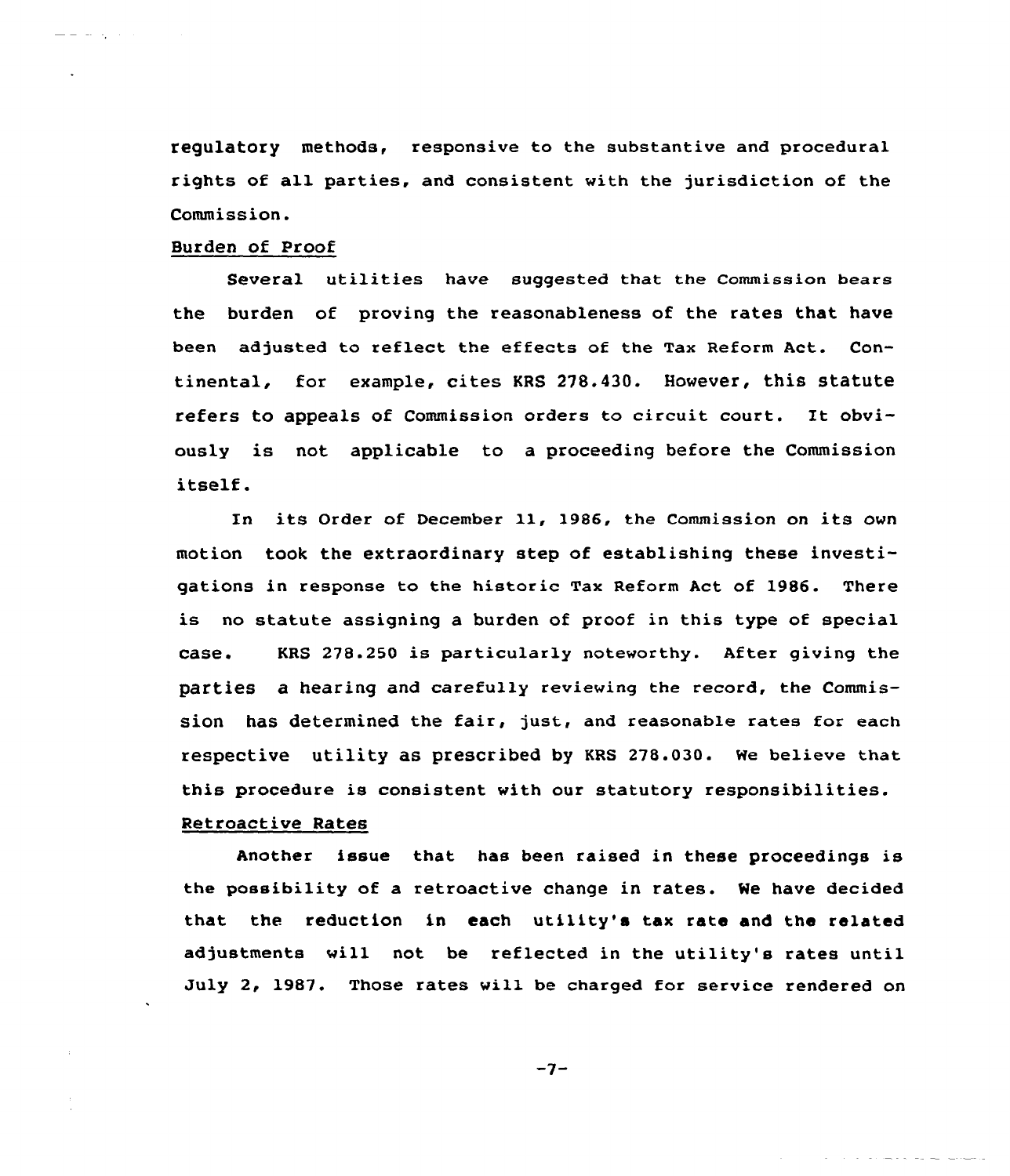and after July 2, 1987. Thus, the rates are entirely prospective, and the issue of retroactivity is moot.

#### Testimony of URC

The URC filed testimony in each of these cases. However, its witness did not appear at the hearing and was not subject to cross-examination. Several of the parties moved to strike URC's prefiled testimony. After considering the nature of the testimony filed by URC, the Commission will treat it as comment rather than evidence and weigh it accordingly.

# DETERNINATION OF THE IKPACT OF THE TAX REFORM ACT

# Excess Deferred Taxes

<sup>A</sup> reduction in the corporate tax rates results in an excess or surplus deferred tax reserve, since deferred taxes resulting from depreciation-related and non-depreciation-related tax timing differences were provided by ratepayers at a higher tax rate than the rate at which they will be flowed back.

On January 1, 1979, the federal corporate income tax rate decreased from 48 to 46 percent. Utilities, in general, flowed back deferred taxes at the new statutory tax rate, which resulted in an excess provision for deferred taxes. The Commission recognized the existence of these excess deferred taxes and in subsequent rate proceedings required that the excess be returned to the ratepayer over a 5-year amortization period.

The change in tax rates under the Tax Reform Act from 46 percent to 34 percent creates a substantial excess provision for deferred taxes. The Tax Reform Act requires that deferred taxes related to depreciation timing differences be flowed back no

 $-8-$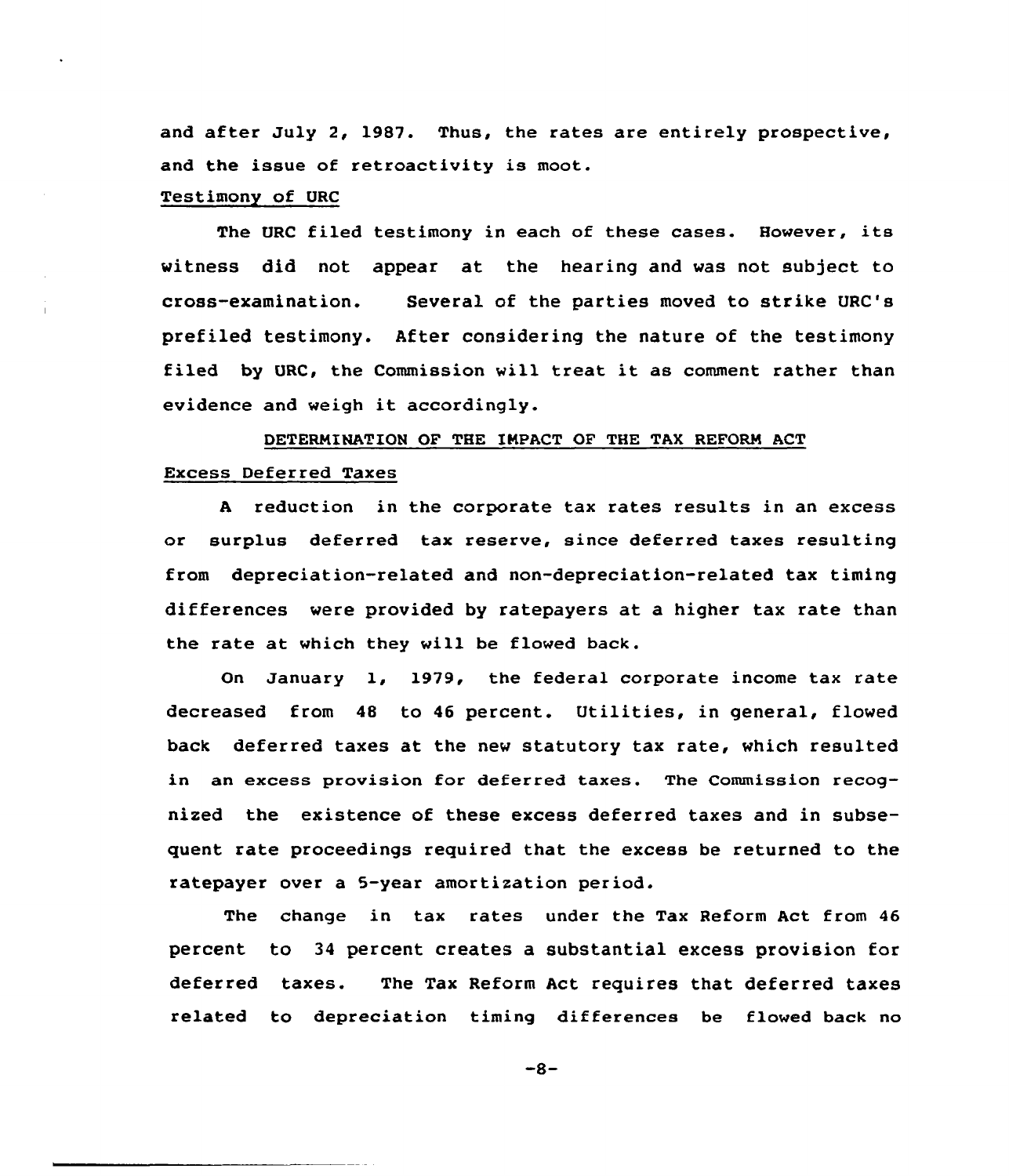faster than under the "average-rate assumption method." Under this method an average rate is calculated and, as timing differences reverse, the accumulated deferred taxes are credited to income and the excess deferred taxes are reduced to zero over the remaining life of the property. Moreover, the Tax Reform Act provides that if a regulatory commission requires a more rapid reduction of the excess provision for deferred taxes, book depreciation must be used for tax purposes. The Tax Reform act does not, however, have specific provisions for the excess deferred taxes that are not related to depreciation. Therefore, the excess deferred taxes have been generally characterized as "protected" (depreciation-related) and "unprotected" (not related to depreciation).

 $\mathbf{v}$ 

The Commission recognizes the existence of the excess deferred taxes and is of the opinion that these taxes provided by ratepayers in previous years should be returned in an equitable manner. However, the various options for returning these benefits could not be fully explored within the context of this expedited proceeding. Therefore, the issue regarding accelerated amortization of excess deferred taxes will be considered in future general rate proceedings and not in the present, limited proceeding.

The primary position taken by most utilities on this issue was that deferred income taxes should be amortized, as timing differences reverse, using the tax rates in effect at the time they originated or using the average rate assumption method. Therefore, adjustments have been made to insure that deferred

 $-9-$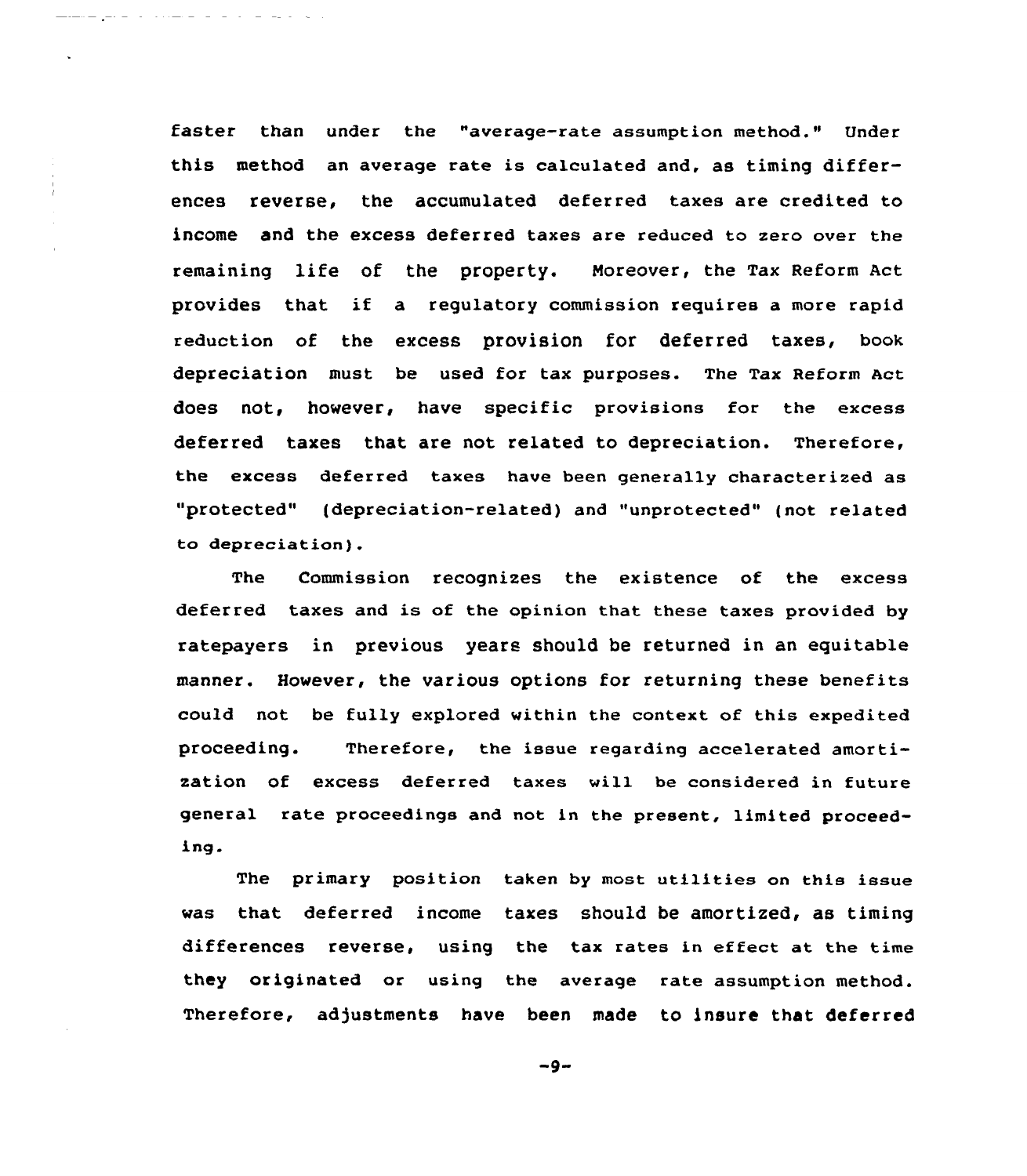taxes resulting from timing differences are returned to ratepayers as required under the Tax Reform Act.

# Implementation Date

The Tax Reform Act, which reduces the top corporate tax rate to 34 percent, produces an effective tax rate for 1987 of 40 percent. This is the blended or average rate based on the current tax rate of <sup>46</sup> percent, which is in effect for the first <sup>6</sup> months of  $1987$ , and the 34 percent rate which becomes effective July 1, 1987. The current rates of most utilities are based on the <sup>46</sup> percent tax rate which was in effect at the time the rates were set by the Commission. Therefore, since January 1, 1987, most utilities have charged rates based on a tax rate of <sup>46</sup> percent which is in excess of the 1987 blended rate of <sup>40</sup> percent.

Generally, in order to reflect the effects of the Tax Reform Act during 1987 and beyond, the Commission has two basic options: adjust rates retroactive to January 1, 1987, based on the 1987 blended tax rate of 40 percent and adjust rates January 1, 1988, based on the 34 percent tax rate, or make one adjustment effective July 1, 1987, based on a 34 percent tax rate, to achieve the same overall effect. By this second approach, most companies will have charged rates for the first half of 1987 based on <sup>a</sup> <sup>46</sup> percent tax rate and for the second half of 1987 based on a 34 percent tax rate. This will result in rates (and tax collections) for 1987 that equate to a blended tax rate of 40 percent.

In response to concerns of some utilities concerning the July 1, 1987, rate change, the commission cites section 15 of the Internal Revenue Code of 1986 which prescribes the method of

-10-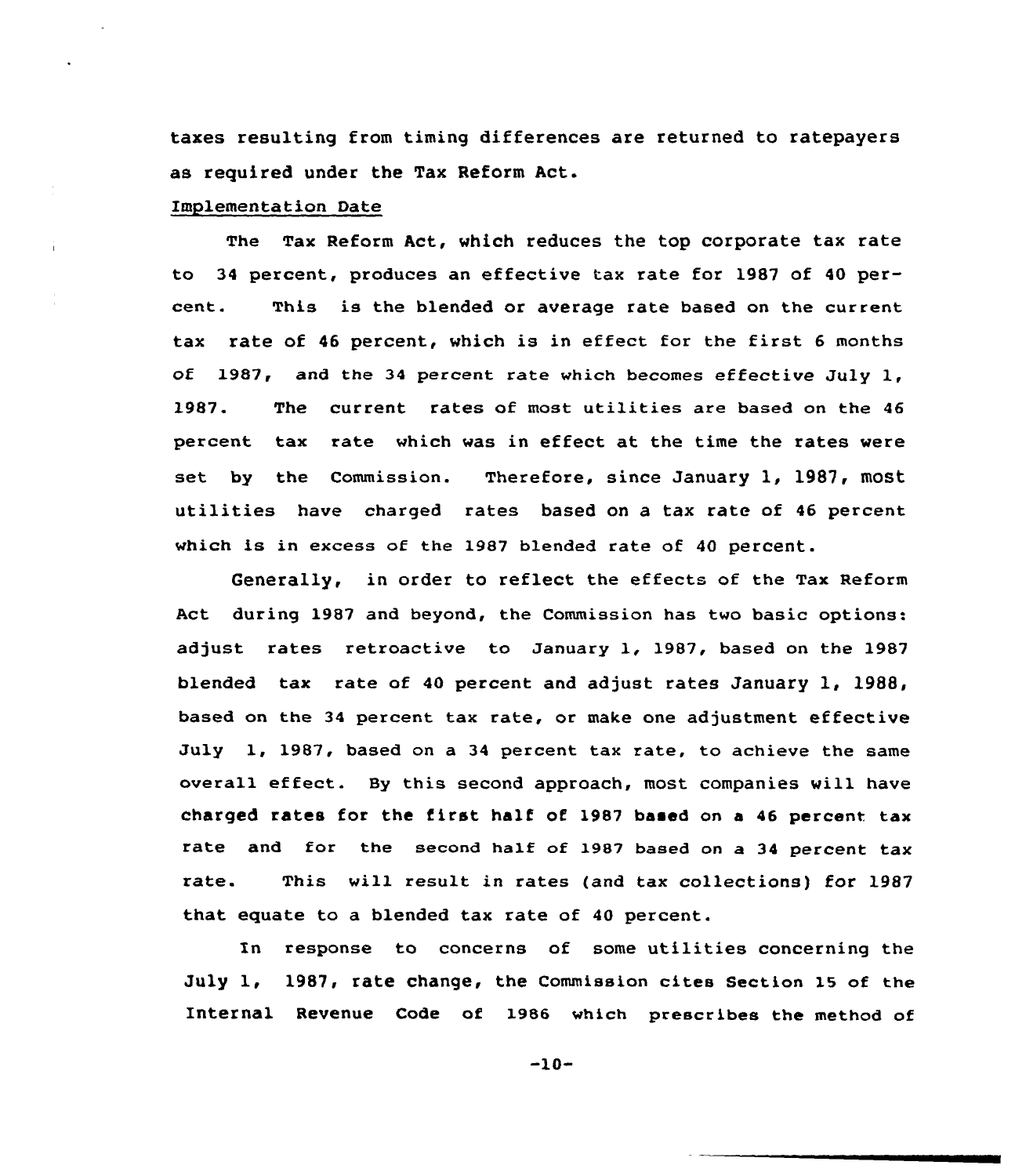coaputing taxes in l987 for calendar year taxpayers. That section requires that "tentative taxes" for 1987 be computed by applying both the 46 percent tax rate and the 34 percent tax rate to taxable income for the entire calendar year; and the tax for the calender year shall then be the sum of each tentative tax in proportion to the number of days in each 6-month period as compared to the number of days in the entire taxable year.

The Commission is of the opinion that a one-time adjustment, based on a 34 percent tax rate, effective July 2, 1987, will meet the transitional requirements of calendar year 1987 and achieve the Commission's goals for this proceeding as set out in its Order of December ll, 1986.

# Revenue Requirements

In its response to the Commission's Order of December 11, 1986, Harold calculated the change in its tax expense as reported for tax purposes. Through subsequent data requests the Commission requested that Harold calculate the effects of the Tax Reform Act on its per books tax expense which would be applicable for ratemaking purposes. Xn response, Harold calculated a reduction to tax expense of \$575 based on a tax rate of 34 percent. In addition to the tax rate reduction, this calculation reflected the loss of Investment Tax Credits and the flow back of excess deferred taxes. Due to the de minimis nature of the change in tax expense, Harold requested that no change in rates be made as a result of the Tax Reform Act.

The Commission is of the opinion that the reduction in Harold's tax expense is immaterial and cannot be reflected in

 $-11-$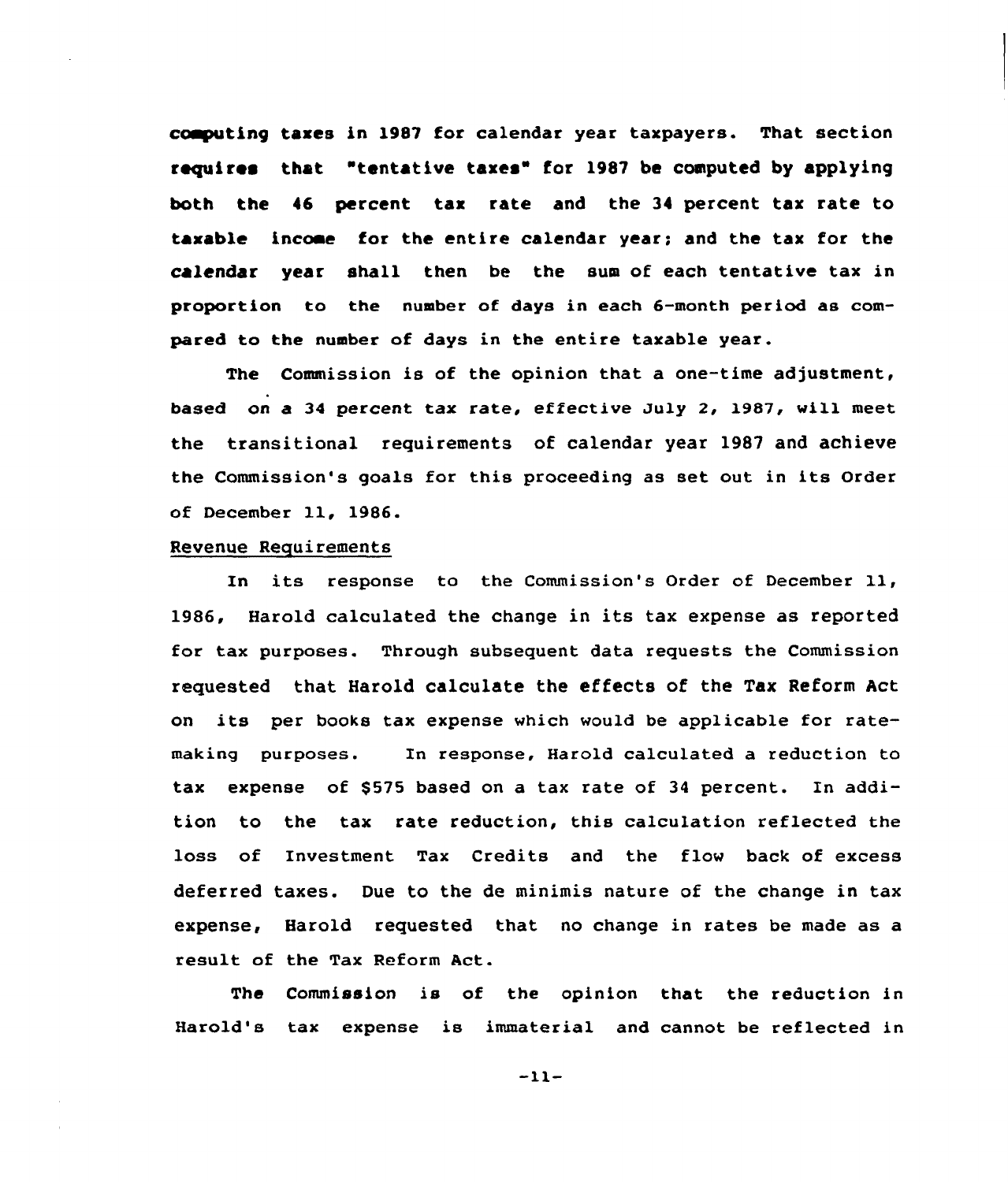rates in an equitable manner. Therefore, the Commission vill grant Harold's request that no adjustment be made to its rates as a result of the Tax Reform Act.

# Contributions in Aid of Construction and Customer Advances

The Tax Reform Act requires that any contributions received in aid of construction, or any other contribution by a customer or potential customer, to provide, or encourage the provision of services to or for the benefit of the transferor be included as taxable income.<sup>5</sup> On December 12, 1986, Kentucky-American Water company ("Kentucky-American" ) submitted <sup>a</sup> letter to the commission wherein it proposed the following options for treatment of contributions and customer advances for constructions

> "No Refund" Option: Under this alternative the  $a \cdot$ contributor would not be entitled to any potential refunds. The total amount contributed would be recorded as ordinary income for tax purposes and the associated tax would be recorded as <sup>a</sup> payable . Kentucky-American would supply the capital necessary for completion of the construction (construction cost - net contributions).

<sup>5</sup> Explanation of Tax Reform Act of 1986. Commerce Clearin Explanation of lax Reform Act of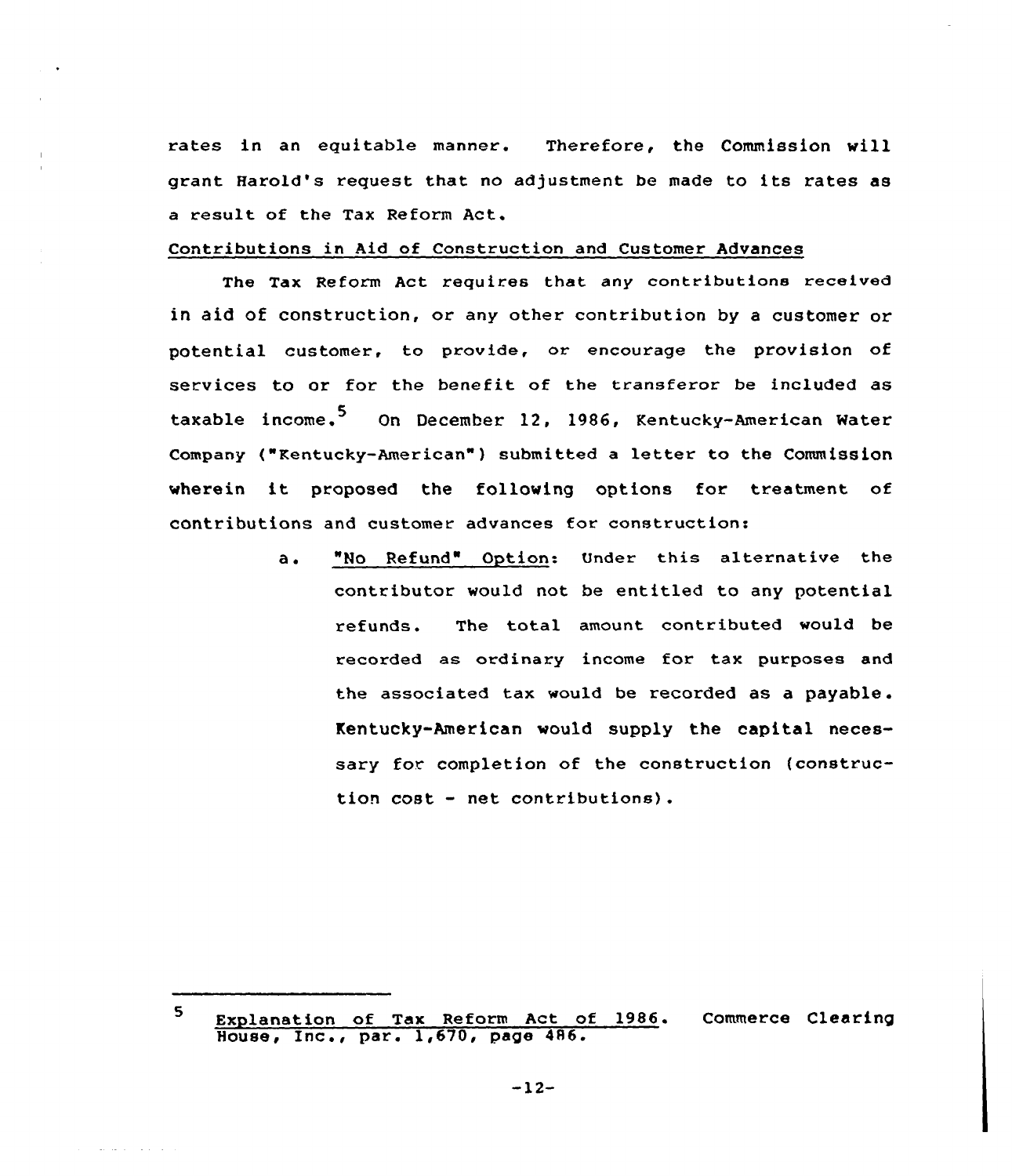b. "Refund" Option: Under this alternative the contributor would be entitled to the potential refund. The contribution would be increased to include federal income taxes and the total amount received would be recorded as ordinary income for tax purposes. The contributor would then be entitled to the potential refund of the entire contribution

within the statutory time limit of 10 years.

Further, Kentucky-American proposed that for contributions in aid of construction the no refund option be used for rate-making purposes.

After careful consideration of the information presented by Kentucky-American, the Commission is of the opinion that the refund option as proposed by Kentucky-American appears to be the most equitable method of passing on the taxes related to contributions to both the utility and its general body of ratepayers, in that it will require the customers receiving the service to pay for the total cost of providing that service with the potential for future refunding. Further, the utility and its general body of ratepayers would be only obligated to contribute capital in the future as customers are added to the system and the benefits from those additions are received. Therefore, the Commission has chosen the refund option for use by Kentucky-American and for general applicability to all utilities.

The Commission recognizes that this policy is being established based solely on the evidence presented by Kentucky-American and is of the opinion that this matter should be investigated

-13-

ana ary ary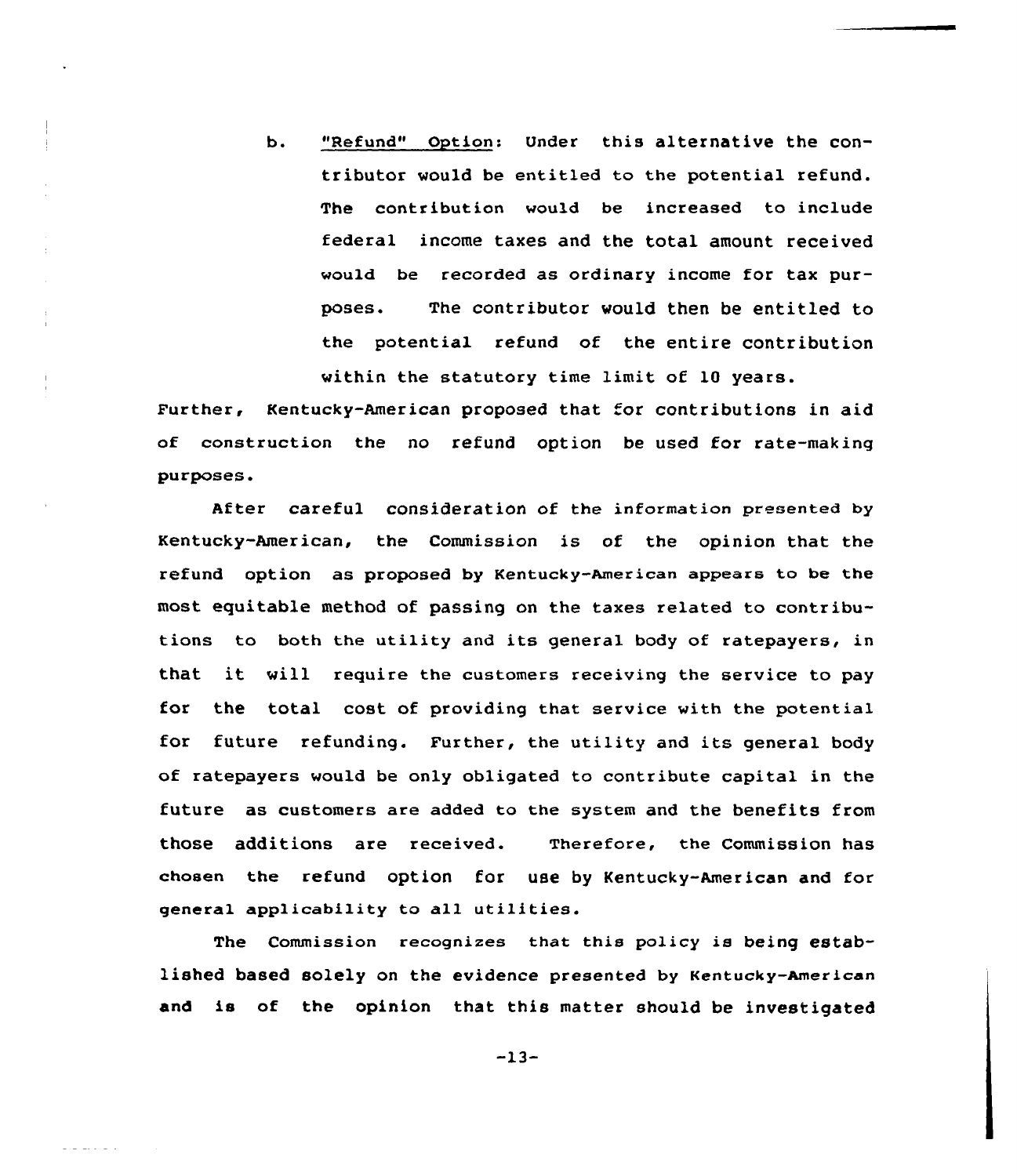further in a separate proceeding. Therefore, the policy is being implemented on a temporary basis subject to the outcome of a formal investigation wherein all parties will be given the opportunity to submit evidence on this issue.

The treatment of contributions established herein will result in no revenue requirement impact on the utilities in these proceedings and, thus, no adjustment has been recognized.

#### **SUMMARY**

The Commission, after consideration of the evidence of record and being advised, is of the opinion and finds that:

1. No adjustment in rates is required for Harold as <sup>a</sup> result of the Tax Reform Act.

2. The rates of Harold in effect under authority of the Commission prior to the date of this Order shall continue in effect.

IT IS THEREFORE ORDERED that Harold's current rates shall not be adjusted and shall remain in effect under authority of the Commiss ion.

 $-14-$ 

الداخلين